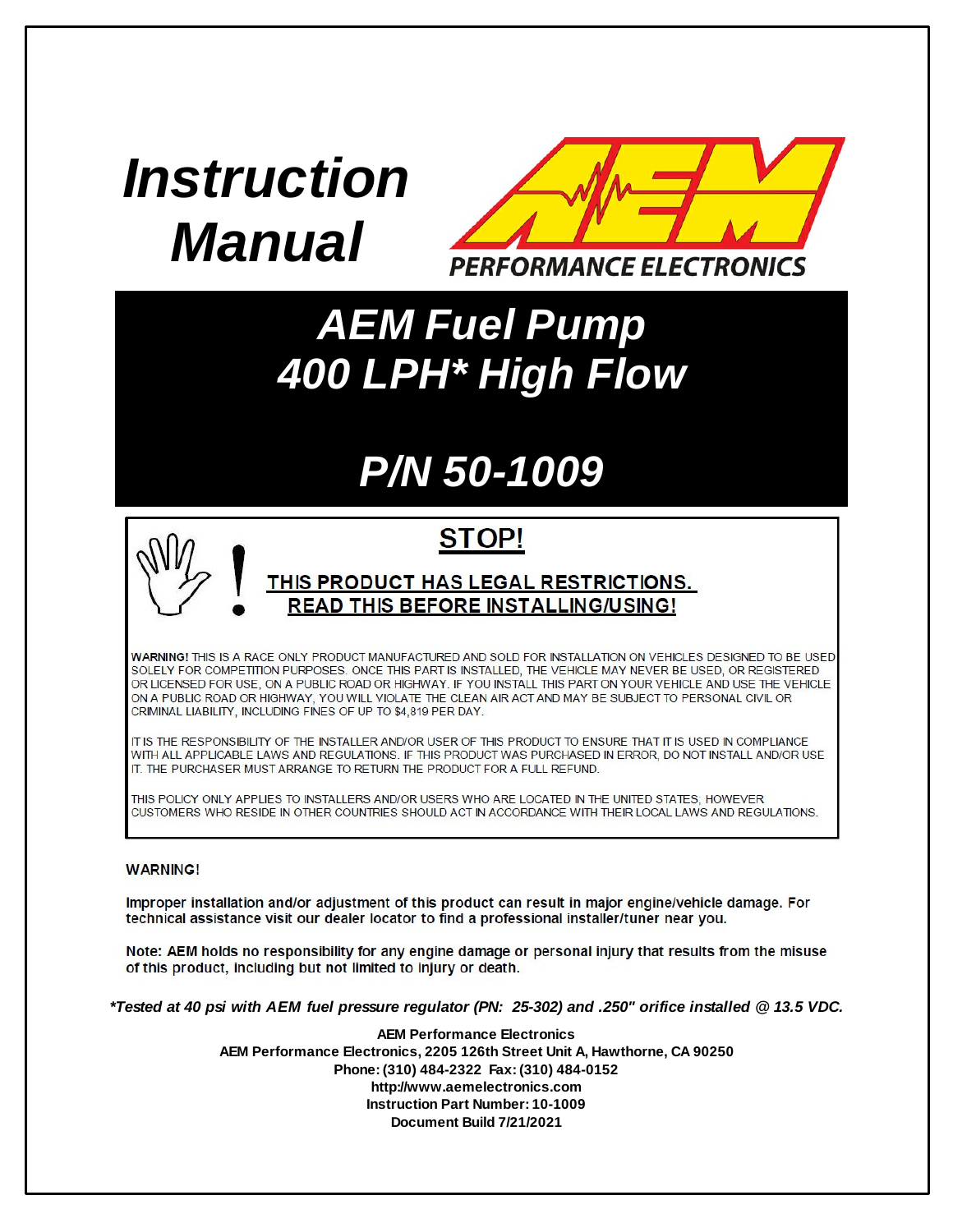#### **CAUTION!**

Installation of the AEM Fuel Pump requires the installer to handle gasoline. It is imperative that all work is carried out in a well-ventilated area and a fire extinguisher rated for gasoline fires is within easy reach of all personnel working on the fuel system. Extinguish all open flames, prohibit smoking, and eliminate all sources of **static electricity or any other source of ignition BEFORE proceeding with installation.**

**Wear protective clothing, goggles, and gloves rated for gasoline. Contact with gasoline is hazardous to your health; ensure that you are well protected from contact with gasoline.**

The AEM Fuel pump is ONLY compatible with gasoline. The AEM 400 LPH High Flow Fuel Pump is designed to be externally mounted. Ensure that the wiring to the pump is rated for at least 30 amps and the insulation is rated **for automotive use. Use a fused circuit for the pump with a fuse rated at 30 amps.**

#### **Kit Contents**

| Quantity | <b>Description</b>                  |
|----------|-------------------------------------|
|          | 400 LPH High Flow Fuel Pump         |
| 2        | <b>Electrical Ring Terminals</b>    |
| 2        | Terminal post nuts and lock washers |
| 2        | Terminal post boots                 |
| 1        | <b>Instructions</b>                 |

#### **Flow and Test Information**

Every AEM fuel pump is flow tested before it leaves the factory to ensure that it flows nominal 400 LPH @ 40 PSI.\* The flow chart presented below is the result of flow testing 20 fuel pumps, eliminating the highest and lowest flowing samples and averaging the balance of the flow data. The data presented is flow in pounds per hour (LPH) at various fuel pressure levels. This test data is generated using the Enter value Fuel Pump, AEM Universal High Volume Fuel Filter and an AEM Universal Fuel Pressure Regulator with the optional Enter value return orifice. The pump voltage is Enter value and the current is Enter value for this test. Note that actual flow will be different at the engine because of losses through the balance of the fuel delivery system.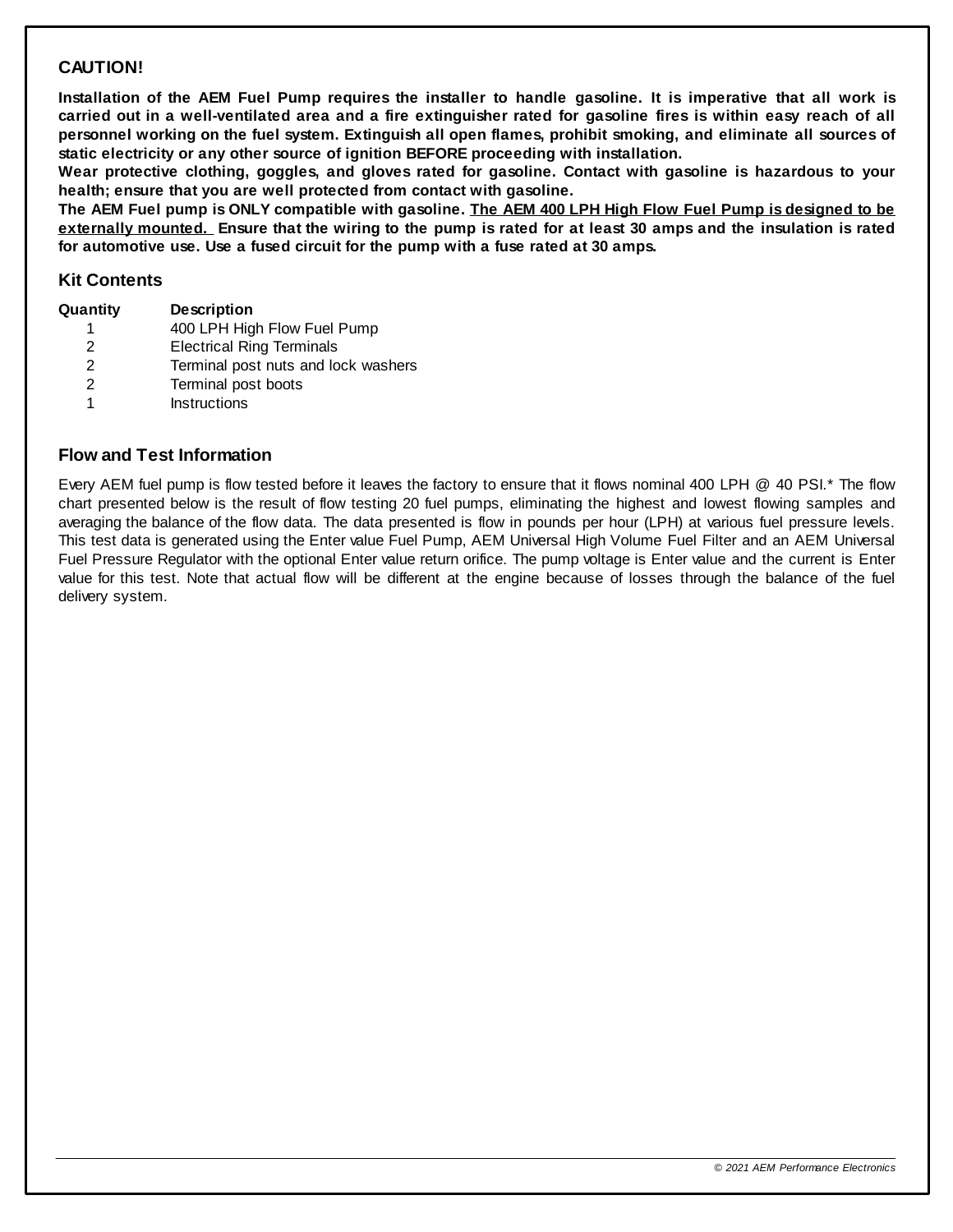

#### **Hose and Routing Installation**

IMPROPER FUEL HOSE ROUTING AND INSTALLATION DRAMATICALLY INCREASES THE RISK OF FIRE. BE SURE TO FOLLOW THE FOLLOWING GUIDELINES:

- · It is important to ensure that the hoses or lines for the fuel delivery system are clean, not kinked, do not pass hot exhaust components and are terminated correctly. Inadequate fuel delivery often is the cause of calibration errors that may be detrimental to engine life.
- ·NEVER route fuel hoses through the interior of a car.
- · Whenever possible, use a delivery tube to make the connection from the pump discharge to the filter in the front of the car.
- ·The lines should be rated to withstand at least twice the maximum pressure of the EFI system.
- ·When routing fuel lines, it is imperative that they are protected from road hazards and the exhaust system heat. The fuel line should NEVER be routed near battery cables. Use clamps to secure AN hose every 15 inches, or 24 inches if a rigid tube is used.
- · Use the following table will help you determine which hose size is correct for your application. These sizes are based on a nominal fuel pressure of 43 psi.

Fuel Delivery Hose Sizes Gasoline Powered Engines

Up to 499 HP .344" hose -6AN 500 - 799 HP .437" hose -8 AN 900 – 1100 HP .562" hose -10 AN

Note that this table should be used for typical passenger car applications. For custom applications the hose run length and complexity of the hose routing will affect fuel delivery. To determine the capability of the fuel delivery system, measure the